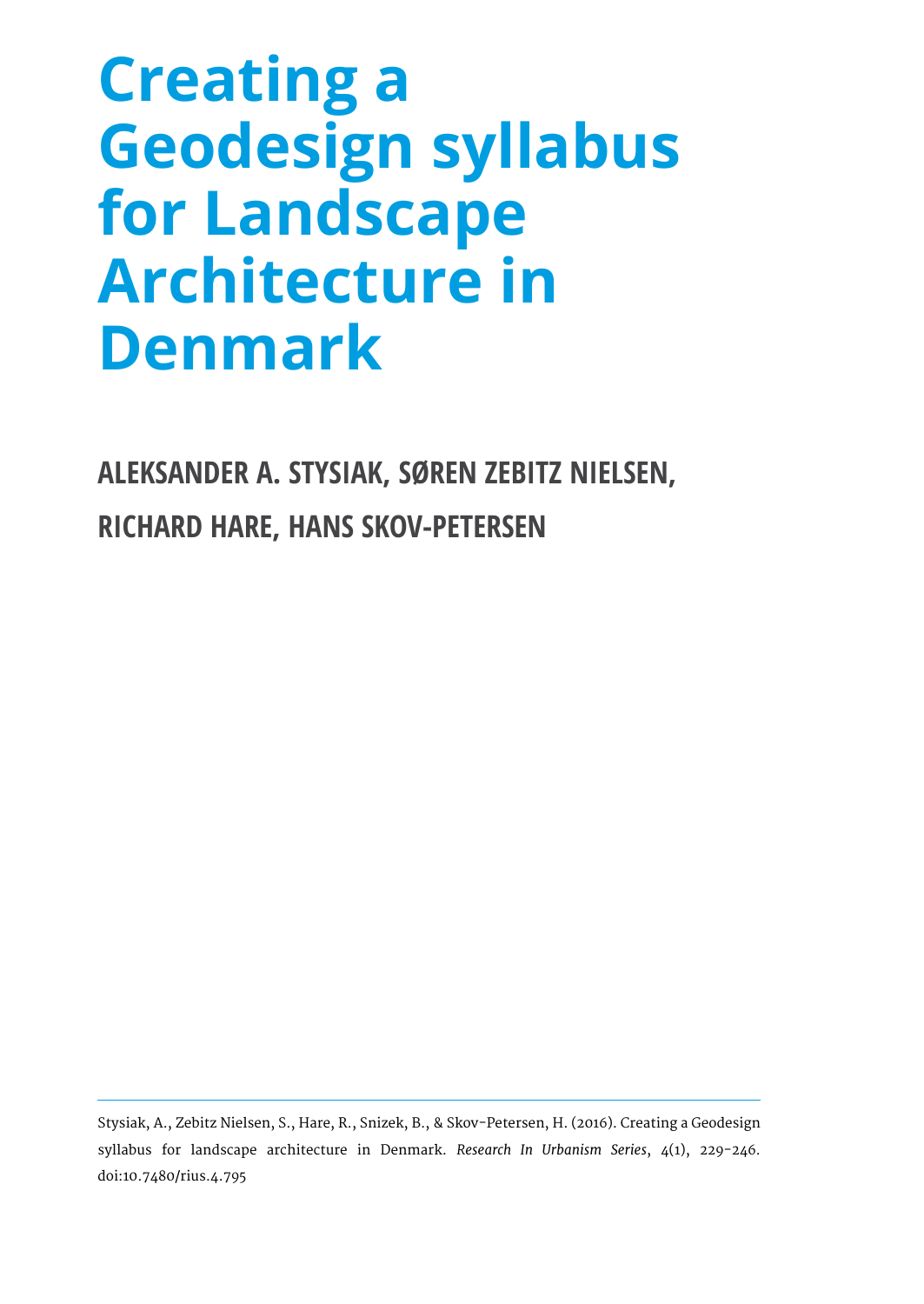# Abstract

Geodesign provides a conceptual framework through which to understand relationships between geoscience and design. This paper takes its point of departure from the merger of the Departments of Geography and Geology and Forest, Landscape and Planning at the University of Copenhagen, and the subsequent approach taken to Geodesign as a means to realise potentials within the new academic structure. The aim is to address specifically how an on-going process of transforming the Landscape Architecture program has begun to integrate GIScience in a new way that fosters integration within and between disciplines. The approach to Geodesign will therefore be discussed in terms of cross-disciplinary dialogue and curriculum development. Emphasis will be placed on the results of the Geodesign Conference held at UCPH in November 2014 at which practitioners and academics came together to present extensive experiences and understandings of Geodesign. The conference was also the forum for discussion of the challenges and opportunities offered by Geodesign in the context of teaching.

#### **KEYWORDS**

Geodesign; GIScience; Landscape Architecture; BSc education; University of Copenhagen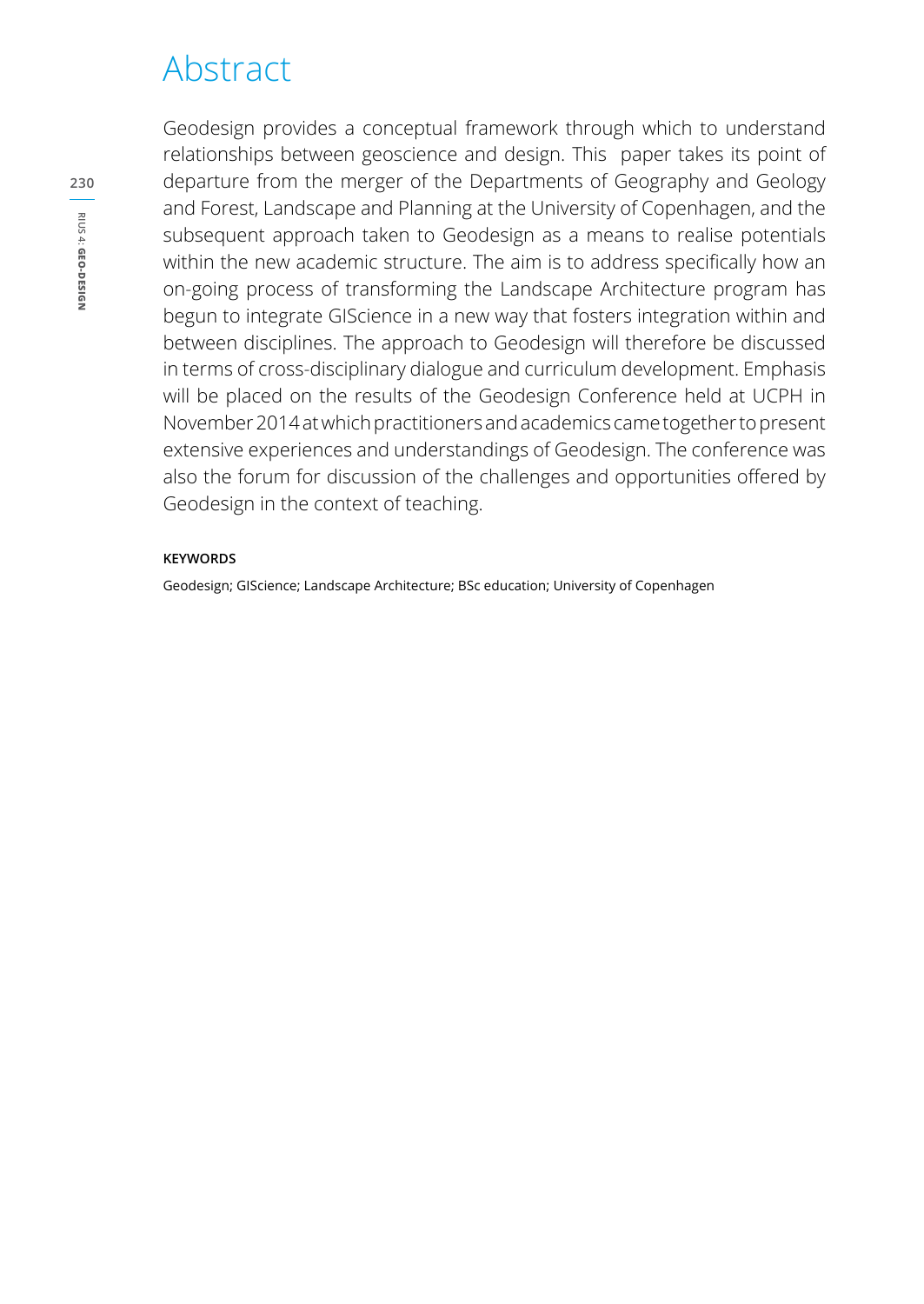## **1. INTRODUCTION**

During the European Geodesign Summit 2014 at TU Delft it became clear that, while the number of Geodesign oriented programmes and courses is increasing in the U.S.A, use of the term Geodesign at European universities was only just beginning. In this context the work of the University of Copenhagen (UCPH) with Geodesign must be seen as somewhat pioneering and exploratory. This chapter presents the first concrete initiatives of the newly formed Department of Geosciences and Natural Resource Management (IGN) aimed at harnessing the potential of Geodesign. These initiatives include the Geodesign Conference in Copenhagen 2014 (Geodesign Conference, 2014) and the current transformation of the BSc program in Landscape Architecture at UCPH.

This paper explores the background and profile of the BSc program in Landscape Architecture at the UCPH, and the development of GIS education in Denmark generally. The unusual coupling of academic disciplines at IGN is explained with the significant potential that it offers for interdisciplinary work. The field of Landscape Architecture education is ever evolving as the nature of landscape problems and opportunities change over time. The means by which we teach, learn and do landscape architecture are equally evolutionary and the pace of that evolution is ever quickening. The means to tackle complexity through the use of IT, for example, have multiplied remarkably in recent years. The consequences of these rapid developments can be hard for even experienced teachers and practitioners to comprehend, and frameworks within which to understand these changes are essential. Geodesign is one such framework, offering a conceptual model that can cross disciplines, but it aims consistently at facilitating and understanding spatial change.

Geodesign brings into focus a range of methods and tools that many Landscape Architecture educational programs are already using, but significantly Geodesign makes communication with other disciplines, and practices possible in new ways. Importantly, Tom Fisher (2010, 2014) identifies a key strength of Geodesign as that of critically addressing the consequences and impacts of proposals. He states that traditional design thinking focuses too much on the current and immediate needs of the clients and communities. By addressing the impact of design and planning decisions practitioners are forced to adopt a descriptive stance before returning to a reformulation of their otherwise prescriptive work. The tools and methods necessary for this shift give a common platform of understanding with scientific disciplines where the prescriptive nature of planning and design is often viewed with scepticism.

As a relatively new and evolving term Geodesign is still at an early, formative stage, and questions of how to organize and structure Geodesign education, its curriculum, scope and workflows are being explored by an increasing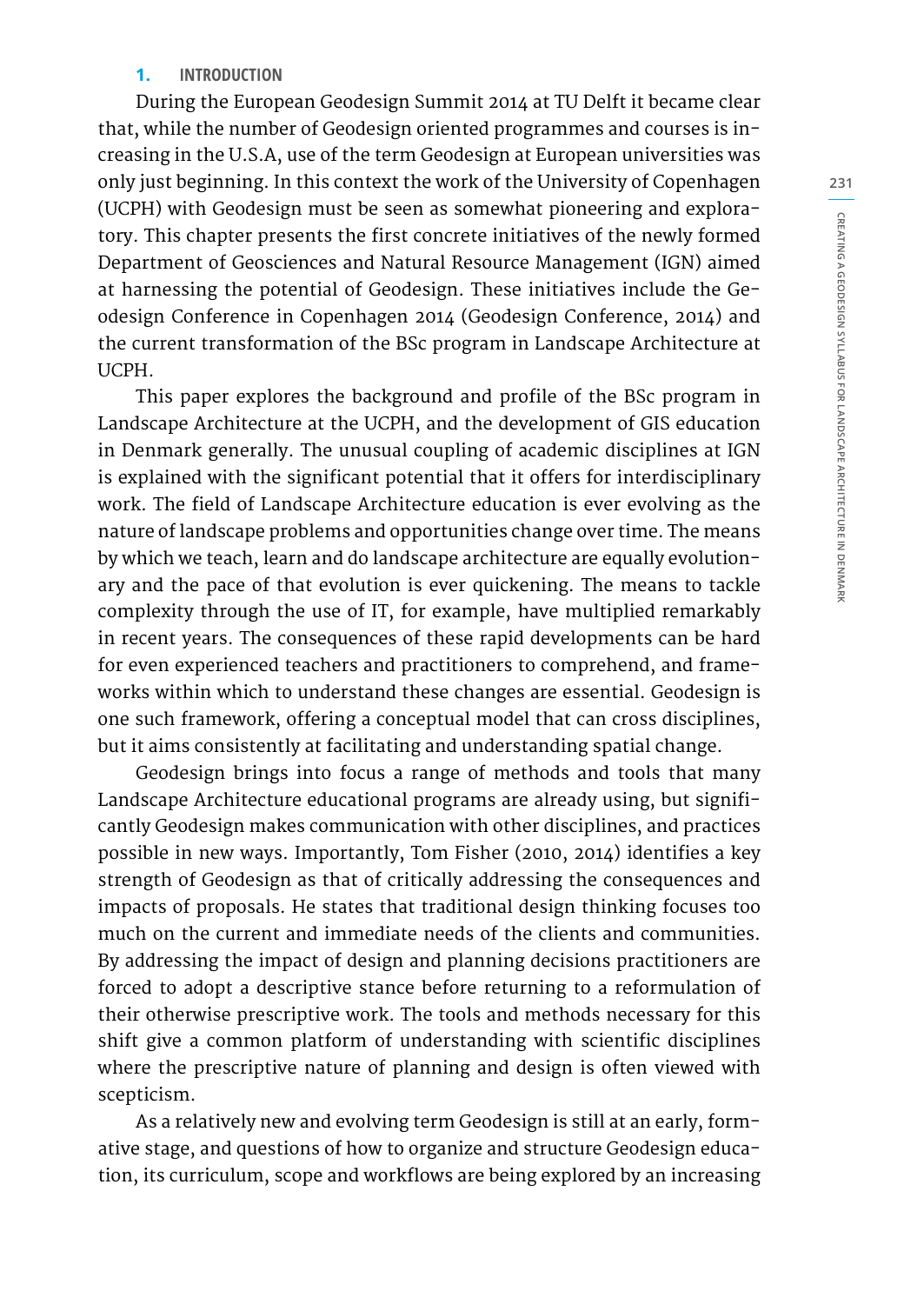number of academic institutions that are adopting Geodesign within existing programs, or establishing new majors with Geodesign at their core (Paradis, Treml, & Manone, 2013). The relationship of Geodesign to well established disciplines such as Landscape Architecture and Geography remains a focus for a number of academic papers, and almost all summits and conferences organized to date.

Carl Steinitz (2013) in his speech given at the Geodesign Summit 2013 in Redlands, CA, presented options for organizing educational institutions and programs based fully or partially on Geodesign. Steinitz shared his opinion that a design profession school should combine several design oriented disciplines, e.g. architecture, landscape architecture, urban planning. Similarly to Fisher (2014), Steinitz argues that 'even the school of design […] does not have all the things that influence it and it influences'. To his mind a favourable situation (also with great Geodesign potential) is when such design school is coupled with geographical sciences. At UCPH the ambition of combining Landscape Architecture, Planning and Geosciences presents itself as achievable due to the unique disciplinary organisation of the university.

#### **2. BACKGROUND**

#### **2.1 Organizational change at the University of Copenhagen**

The Department of Geosciences and Natural Resource Management (IGN) at the UCPH was formed in 2013 after a series of mergers, and reorganisation of research and university institutions.

Starting in 1991 a Department of Economy and Natural Resources (ENR) was formed at the Royal Veterinary and Agricultural University of Denmark (KVL) by the merger of the small institutes of Landscape Architecture, Urban and Rural Planning plus Forestry, and Applied Economics. In 1992 a number of Danish technical and applied research organizations in forestry and landscape engineering were merged to form the Danish Forest & Landscape Research Institute (DFLRI) under the Ministry of Environment. Later in 1996 physical and urban planning, as well as GIS were added to the institute's research profile. In the late 90's most ministerial research institutions in Denmark were transferred to universities. Therefore, DFLRI was merged with ENR to form a new department of Forestry, Landscape and Planning at KVL. In 2007, KVL was merged with the UCPH. However, the organisation of KVL remained intact as a Faculty of Life Sciences (LIFE). In 2013 a new faculty of Science was formed merging parts of LIFE with the UCPH Faculty of Natural Science. From the latter the Institute of Geography and Geology was merged with the largest part of Forestry, Landscape and Planning to form the IGN. It is now a rather large university department with approximately 450 FTEs (including 160 enrolled PhD students) and 2000 students.

A result of these mergers has been the creation of a significant concen-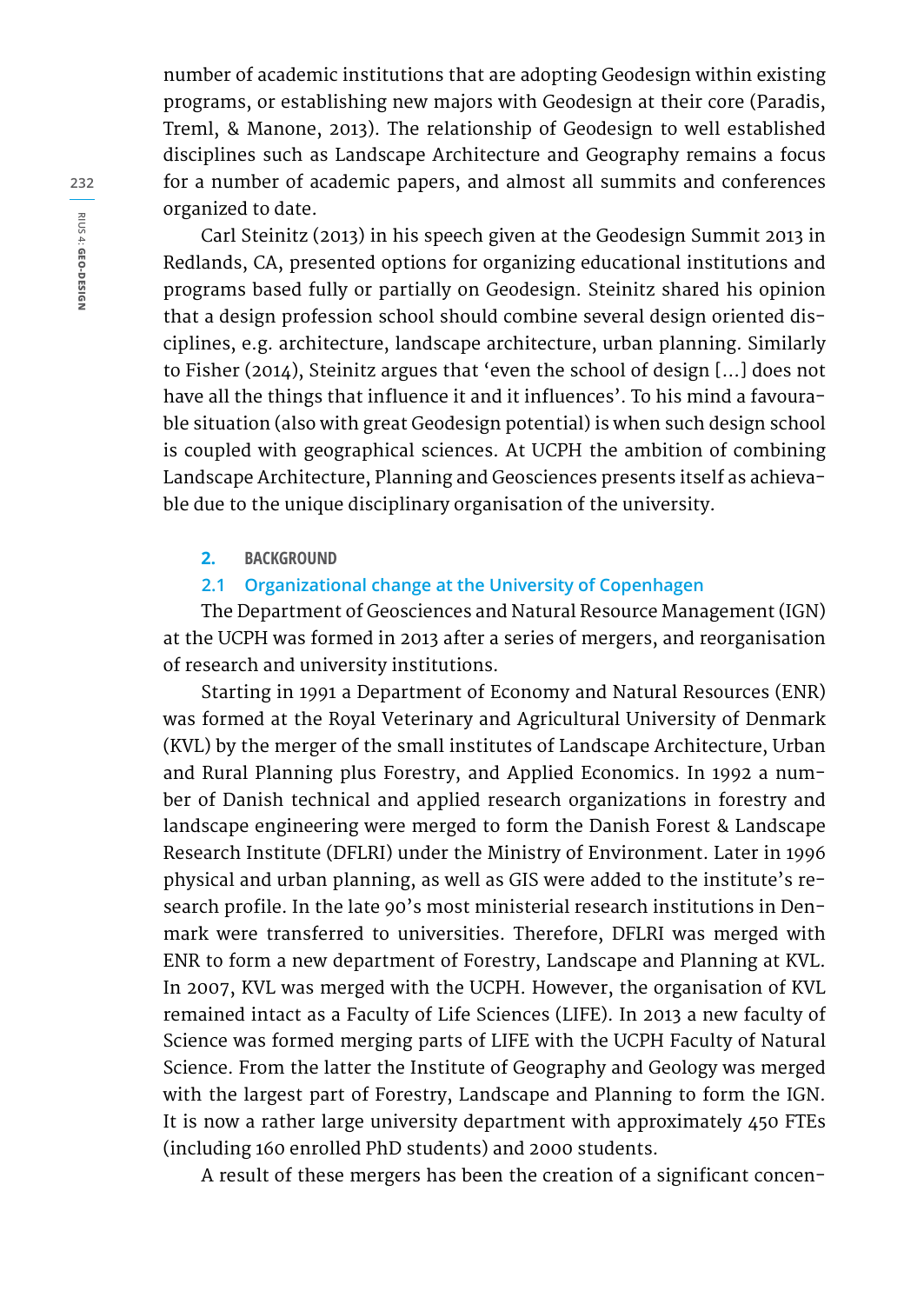tration of GIS expertise in both teaching and research at the department. This expertise is found across all five sections of IGN: Forest, Nature and Biomass; Geography; Geology; Landscape Architecture and Planning; and the Forestry College. With a range of theoretical and methodological traditions these sections are all engaged in understanding, predicting, planning and managing the spatial domain of human environmental interaction.

According to the IGN departmental strategy, formulated in the spring of 2013, the merger of diverse departments resulted in "an increasing need for internal cross-program collaboration. In the fields of geography, nature management and landscape architecture, new possibilities should be identified, assessed and pursued, both to ensure efficient use of resources and to develop new potential" (IGN, 2013).

In this context, Geodesign has been seen as a promising framework within which to conceptualize key activities at IGN. Geodesign would also appear to offer significant opportunities to promote integration and cross-disciplinary collaboration between the scientific domains already present at IGN, in particular between the sections of Geography and Landscape Architecture and Planning, but also other fields working with Hydrology, Forestry, Climate Adaptation, Recreational Planning, Urban Livelihood and Mobility, and Nature Management. Therefore, IGN has chosen to foster Geodesign both in terms of research and teaching.

### **2.2 Landscape Architecture at the University of Copenhagen**

The current BSc and MSc educations in Landscape Architecture at the UCPH have developed from Garden Architecture teaching at the then KVL in the 1930's. Later in the 1960's a specific Landscape Construction education gave rise to what has become Denmark's largest Landscape Architecture education. By 2000, a strong research tradition was developing in connection with the education and in 2002 a new research and teaching department was formed named Forest, Landscape and Planning. In 2006, the landscape architecture BSc increased student uptake and since then, has offered a specialization in Physical Planning, now at both BSc and MSc level. In the same period, teaching of all masters programs switched to teaching in English and the number of non-Danish students and staff increased rapidly. Specifically, Urban Forestry as a subject area fed an interest in Urban Greenspace Planning and Management, and now the MSc offers specialisations in Landscape Design, Urban Planning, and Greenspace Management. The growth of Landscape Architecture as an academic endeavour is reflected in a burgeoning PhD cohort, and a steady increase in professorships.

Teaching within Landscape Architecture at UCPH is science-based with the clear sense of design and planning as the interplay of art and science. On the BSc level students are schooled in natural processes in parallel with

**233**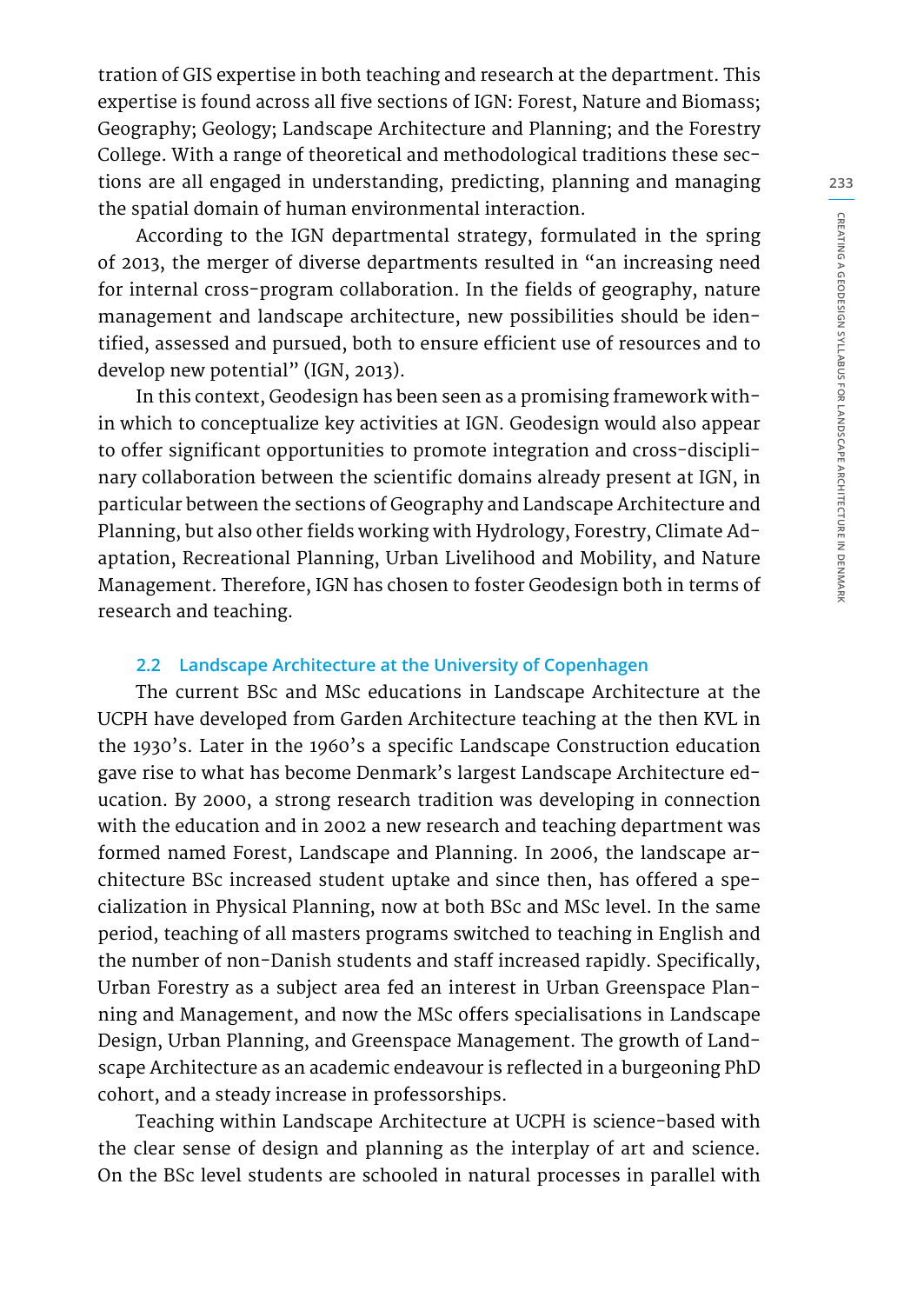the development of an aesthetic sensibility fostered through creativity. Plant, soil science, and water management are, for example, taught through 'learning by drawing' techniques, and early design projects address challenges that have clearly defined scientific and aesthetic aspects.

The history and current practice of Danish landscape architecture, architecture and planning is drawn on extensively in teaching. This, and the students' a priori awareness of the Danish design tradition, contributes to a generally significant aesthetic sensibility amongst students. The vibrant educational environments associated with other Danish design and architecture schools in Copenhagen also feed into this. In this context, the aim is to negotiate means for engagement with aesthetics, through design, in relation to natural science and human processes. Since the expansion of the Landscape Architecture programs into urban planning, the role of design and aesthetics within the discipline has presented new challenges. Not least, because many colleagues from beyond the design disciplines are engaged in teaching on the programs. At the same time a growing number of designers have joined the existing staff, and research in design processes at UCPH has been fruitful in recent years. This has been reflected in the teaching in relation to design process and in particular the use of IT. However, the latter has been somewhat fragmented and has had a limited reach amongst teaching staff. Within the Department the research group for Landscape Architecture and Urbanism has taught the BSc course Design Method and IT tools (AutoCAD and Adobe), and the MSc course Terrain and Technology in Landscape Architecture (Civil3D). GIS has been taught from outside this group and has been only weakly integrated into the BSc and MSc programs.

## **2.3 GIS practice and education in Denmark**

GIS is well embedded within various educational programs in Denmark and a thriving GIS-user community exists both amongst academics and practitioners. Computer based mapping and handling geographic information emerged in Denmark in the 70's and 80's with projects relating to utilities (Jacobi, 2006), agricultural land-use mapping (Platou, 1984) and geological mapping (Jørgensen, Hermansen, & Jensen, 1993). Early development of inhouse systems failed to reach a level of maturity, but served to establish the professional discipline and highlighted the need for development, research and education.

In the early 90's a range of universities and other educational institutions, mainly in disciplines relating to architecture, engineering, and geography, became active within the field. In particular Aalborg University, the Institute of Geography of the UCPH and the Institute of Landscape at KVL. In 1991 UGIS, a consortium of academics from various universities, was formed (Balstrøm, 1992). The intention was to coordinate teaching and research, and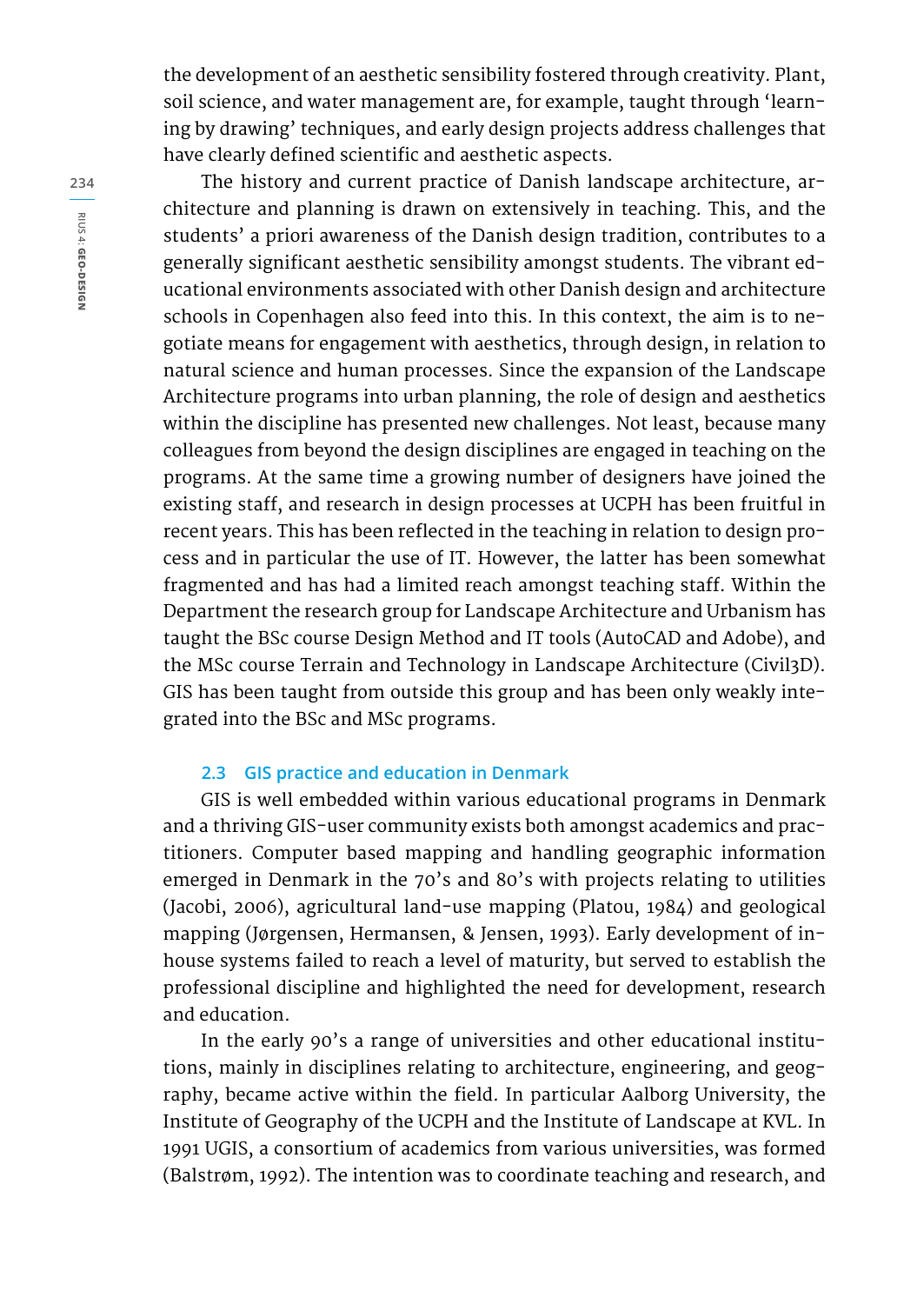to exchange experiences and knowledge within the fairly modest number of researchers interested in GIS at the time. UGIS resulted in an enhanced national network and a range of book- and inter-university teaching activities (e.g. Balstrøm, Jacobi, & Sørensen, 1992, 1999). Despite its obvious need, the organization did not sustain. The main reason was that universities due to politically motivated reforms were encouraged to compete regarding fund and students.

At present GIS is taught at several Danish universities. At Aalborg University, Roskilde University, and the UCPH undergraduate education is provided, whereas numerous courses aiming more or less explicitly at geoinformatics are provided by Aarhus University, the University of Southern Denmark, and the Danish Technical University.

In a Global context explicit considerations regarding application of GIS and other geo-focused technologies to planning range back to the mid-90's (e.g. Batty, 1995). Planning Support Systems (PSS) and Spatial Decision Support Systems (SDSS) have developed to be common terms for "models and methods that inform the planning process though analysis, prediction and prescription [and] provides the driving force for modelling and design" (Geertman & Stillwell, 2009). Traditionally these approaches have been particularly aimed at registration and ex-ante description of the present, and the processes leading to it. Geodesign is in addition concerned with ideas and suggestions of what the future could be to cater for observed or foreseen problems or to afford future needs and wishes. Accordingly, Geodesign adds informed creativity, means/tools for developing/expressing proposals, and ex-post evaluation of potential effects and functionality of proposed designs to assessments of the past/present made by GIS (and SDSS).

In May 2009 national law was enforced as an implementation of the EU's INSPIRE directive (Denmark, 2014; INSPIRE, 2014). The law states that a range of geodata, services and metadata repositories, including data produced by municipal and state authorities, must be made publicly available (Danish Geodata Agency, 2014a). Among the many very good things about such open access is that teaching and education relating to geodata can take place on the same data as applied in real-world by private and public organizations.

### **2.4 The formation of the GIScience & Geodesign research group**

With the creation of IGN in 2013 the newly formed Section for Landscape Architecture and Planning restructured its research groups. A new GIScience & Geodesign group was formed, aiming to bring together researchers and teachers within the section, and across IGN, working with GIS in interface with other software. The group offers the benefits of coordinating the teaching of computer based spatial analysis and design, but it also requires a broader perspective, one that is not bound to the use of specific software.

**235**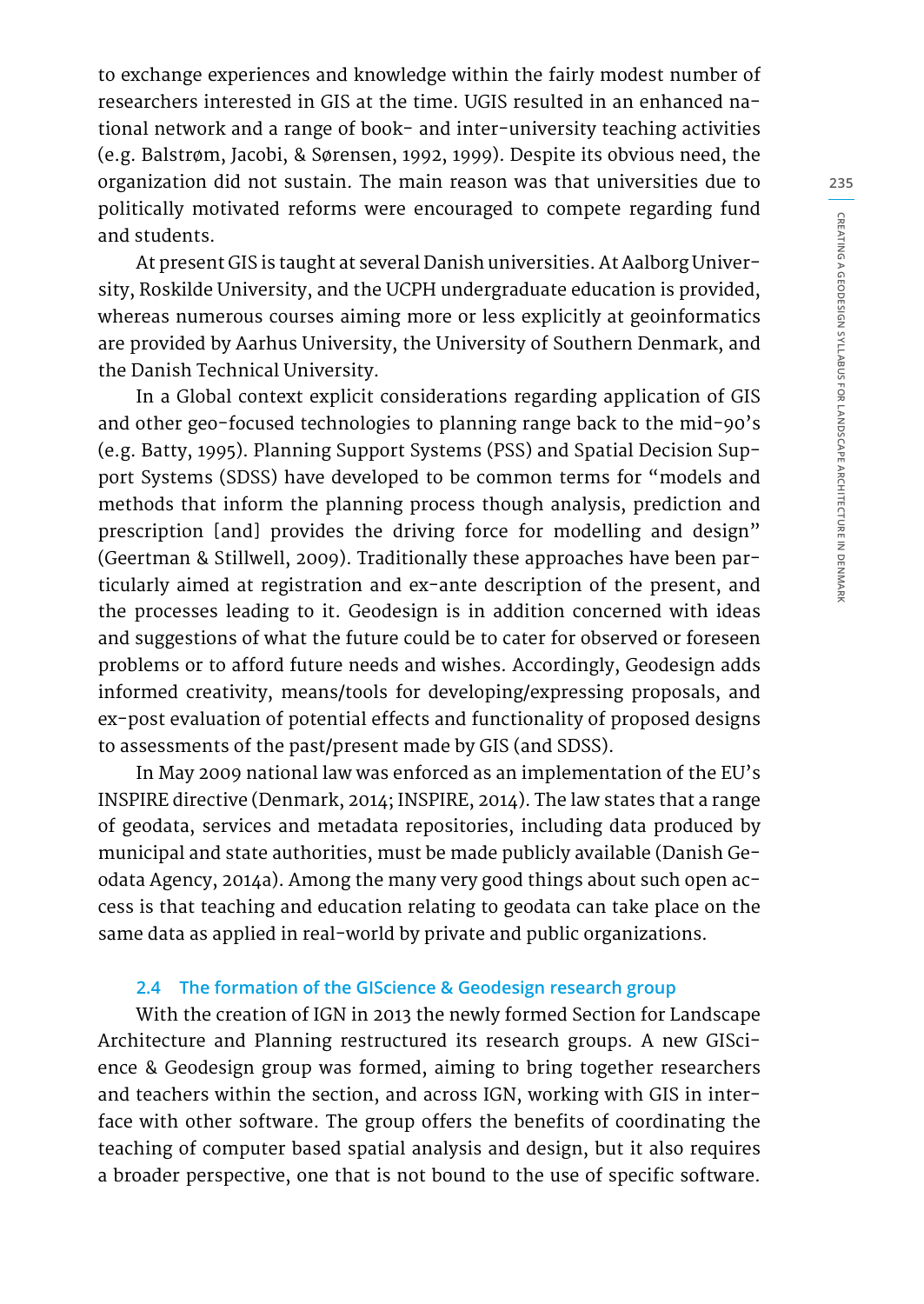According to Steven Ervin it is probable in the future of Geodesign that "we will no longer need to distinguish between building and landscape, or CAD, or GIS, or BIM [Building Information Modelling], or LIM [Landscape Information Modelling]" (Ervin, 2012). This understanding of the evolutionary nature of IT processes is seen as essential within the group. The group is engaged in comprehending and problematizing the application of IT to spatial problems, requiring dialogue and a broad understanding of the possibilities for analysis, planning, and design processes across IGN.

#### **3. AN APPROACH TO GEODESIGN**

Geodesign is seen as a set of tools and methods founded in iterative, explorative and creative design processes. These processes are under constant development as they are challenged, expanded and transformed by the increasing availability, and expanding functionality, of geo-spatial technologies and data management systems. At UCPH unique opportunities for collaboration across Geo-disciplines create a strong platform from which the aim is to help drive these developments.

The task of bridging science and design involves the development of methodologies that harness the power of analysis offered by digital data as a means to open up and expand the possibilities for speculative and exploratory planning and design. For geo-scientists the challenge is to understand the open-ended nature of design processes, while for designers the challenge is to understand the depth and significance of geo-data and geo-data processing.

The first phase of this interdisciplinary approach has brought Geographers, GIS professionals, Landscape Architects and Designers together to begin teaching Geodesign on the Landscape Architecture program. Now the potential to broaden the scope of Geodesign teaching to engage multidisciplinary student groups, in and beyond the Landscape Architecture curriculum, is seen as an all-important next challenge.

#### **3.1 The Geodesign Conference in Copenhagen 2014**

To kick-off the venture into Geodesign at UCPH it was decided to arrange a one-day conference with invited international speakers at the forefront of Geodesign teaching and practice. The Geodesign Conference in Copenhagen was held on November 11th 2014 with around 110 attendees (Geodesign Conference, 2014). These ranged from practitioners from private and public sectors, bachelor, master and PhD students, and faculty and management from the department. The morning session of the conference was devoted to mapping the concept of Geodesign with the focus on background and technologies. The afternoon session focused on curriculum development and establishing Geodesign education and training.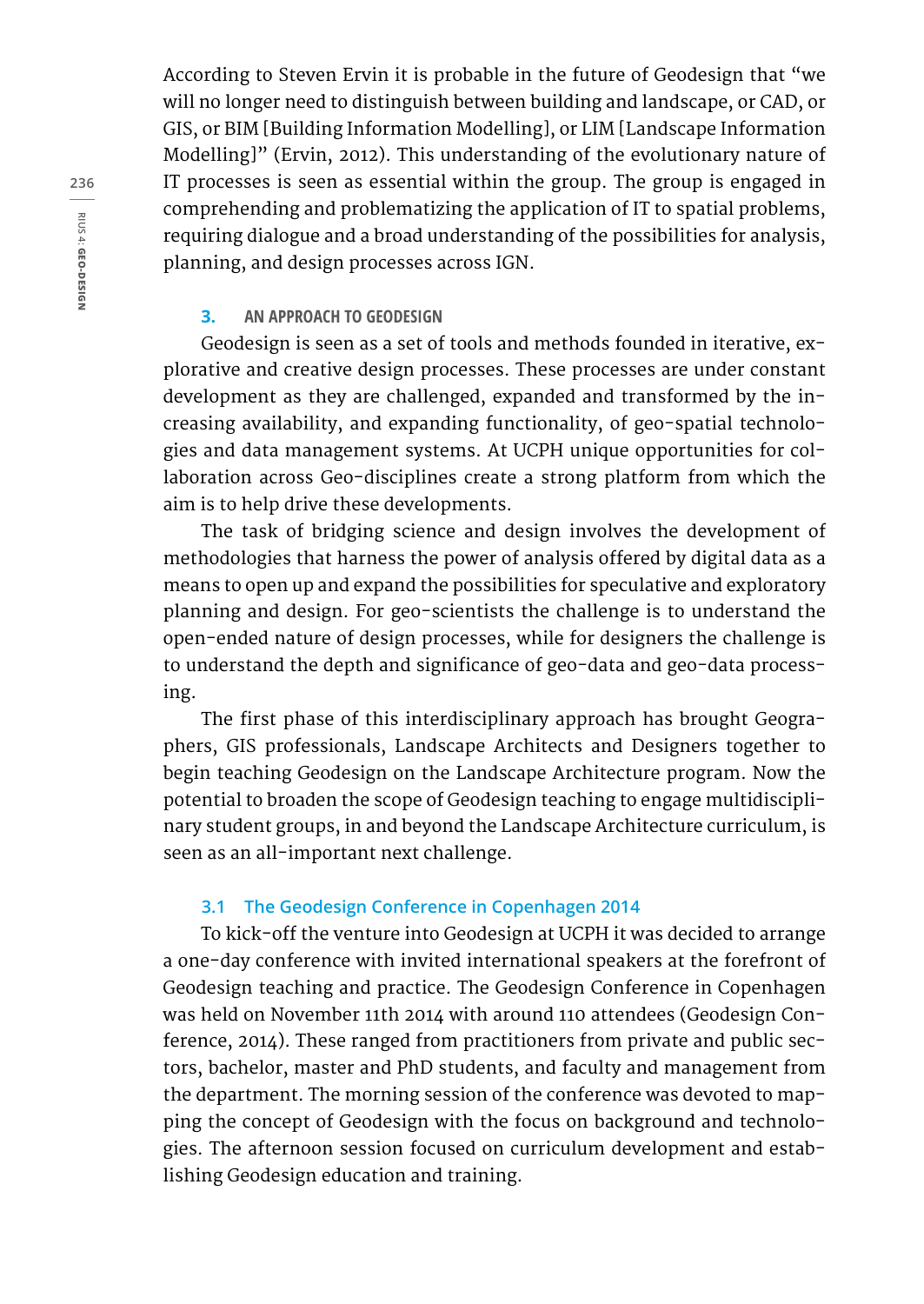In connection with the conference IGN hosted what we believed to be the first Geodesign PhD course in Europe. For attendees of the course, their first day involved attending Geodesign conference, helping to frame the concept and put it in perspective. The following days were dedicated to presentations by selected invitees and PhD students' own projects. These presentations and discussion sessions were held in an informal manner where ideas were exchanged freely. The detailed list of speakers and topics discussed during the conference and PhD course can be found in Table 1. Videos of the presentations can be found via the Geodesign Conference in Copenhagen homepage (Geodesign Conference, 2014).

| <b>SPEAKER</b>           | <b>SPEECH TITLE</b>                                                                                                                                                                                                                                                             | <b>CREDENTIALS AND AFFILIATION</b>                                                                                                                                                                           |  |  |
|--------------------------|---------------------------------------------------------------------------------------------------------------------------------------------------------------------------------------------------------------------------------------------------------------------------------|--------------------------------------------------------------------------------------------------------------------------------------------------------------------------------------------------------------|--|--|
| <b>Morning session</b>   |                                                                                                                                                                                                                                                                                 |                                                                                                                                                                                                              |  |  |
| <b>Thomas Fisher</b>     | The rationale, definition and history of<br>Geodesign                                                                                                                                                                                                                           | Professor and Dean of the College of<br>Design, University of Minnesota                                                                                                                                      |  |  |
| Michael Flaxman          | a) Geodesign in Environmental<br>CEO at Geodesign Technologies, former<br>Associate Professor at Massachusetts<br>and Regional Planning Practice<br>b) Applying Geodesign thinking to<br>Institute of Technology<br>ongoing and advanced projects within<br>various disciplines |                                                                                                                                                                                                              |  |  |
| <b>Elliot Hartley</b>    | State of the art and pointers to the<br>future of Geodesign technologies                                                                                                                                                                                                        | Director at Garsdale Design Limited                                                                                                                                                                          |  |  |
| <b>Afternoon session</b> |                                                                                                                                                                                                                                                                                 |                                                                                                                                                                                                              |  |  |
| Stephen Ervin            | a) The making of a Geodesign<br>proponent: A Systems View and<br>Personal Journey;<br>b) A Geodesign syllabus for Landscape<br>Architecture and Urban Design<br>c) Geodesign as a research area and<br>academic discipline                                                      | Assistant Dean for Information<br>Technology, Harvard Design School,<br>Director of Computer Resources,<br>and lecturer at the Department of<br>Landscape Architecture, Harvard<br>Graduate School of Design |  |  |
| James Querry             | a) Transforming a classic landscape<br>architectural education to Geodesign<br>b) A Geodesign syllabus for landscape<br>architecture and urban design<br>developed at Philadelphia University.                                                                                  | Associate Professor and Director of<br>the MSc. in Geodesign Program at The<br>College of Architecture and the Built<br>Environment at Philadelphia University                                               |  |  |

**Table 1.** Conference speakers and presentations.

**4. IMPLEMENTING GEODESIGN IN THE LANDSCAPE ARCHITECTURE CURRICULUM**

As of September 2015 the BSc program in Landscape architecture at IGN adopted a simplified structure with an emphasis on clearer progression and alignment. Geodesign methods and concepts play a key role in these developments, helping to bridge diverse disciplines and approaches. Geodata and related IT tools are introduced in the context of design and planning methodologies with increasing frequency and intensity through the curriculum.

**237**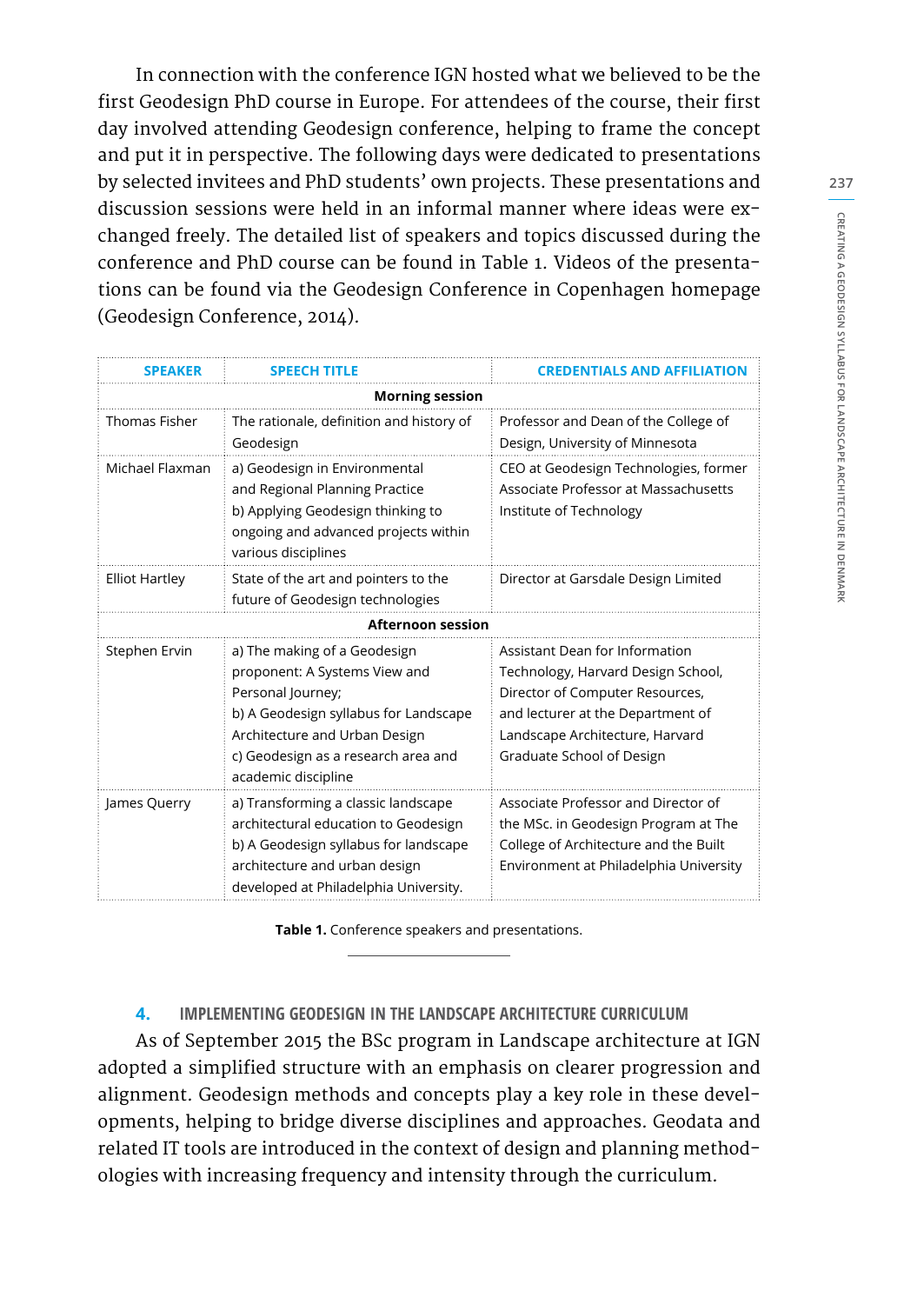Methods and topics will be revisited iteratively, building to allow students to tackle ever-increasing complexity in problem solving. Understanding of design processes will be closely coupled to assessment of design tools and their relevant application. Geodesign will act as a clearly defined way marker for a 'spiral syllabus' (Bruner, 1960) and play the key role in initiating this form of learning. The introduction of powerful IT offers a relevant impetus for such reflection.

To build the foundations of work with Landscape Architecture the first year of the program focuses on natural and human processes, creative expression and aesthetic sensibility using simple-to-use technologies and methods. At this stage, the tracks will be laid for the development of Geodesign with the introduction of key concepts. A start will be made in design work including an introduction to design frameworks (Steinitz, 2012). Teaching on the first year will include the simple use of online GIS map data, both commercial and from public bodies, specifically online repositories of planning-relevant data. Apps that students already use or can quickly become proficient in offer other easy means to 'lay the tracks'. For example Blenduko in color theory teaching and Minecraft in perspective teaching are already being used.

Other applications which the students are familiar with, e.g. Google Maps or the Danish Planning System (Danish Planning System, 2014), including The Danish Natural Environment Portal (Danmarks Miljøportal, 2015) and Historic Atlas (Historisk Atlas, 2015), provide a basis for the discussion of geo-technology in relation to design methods.

The second year is explicitly Geodesign-focused with tools such as GIS and CAD being introduced. Here data capturing, storage, analysis and presentation are combined with design projects, and 3D visualizations are developed.

The third year, where students specialize in either landscape design or urban planning, there is scope for steady development of Geodesign skills and the bachelor thesis offers the opportunity for students to demonstrate their proficiency in the use of tools and methods. By this stage in the education, the aim is to identify the extent to which Geodesign thinking informs the students' approach to their work (Table 2).

### **4.1 The Geodesign studio**

As part of the new curriculum in September 2015 a new Geodesign course was introduced in the three year Bachelor program in Landscape Architecture. The course runs halftime throughout the first semester of the second year with 58 students enrolled. It is a studio course where introductions to geo-data, GIS and CAD inform analysis and design methodologies. Students combine a number of methodologies dependent on task, complexity and landscape scale. The study area in 2015 was the municipality of Greve, south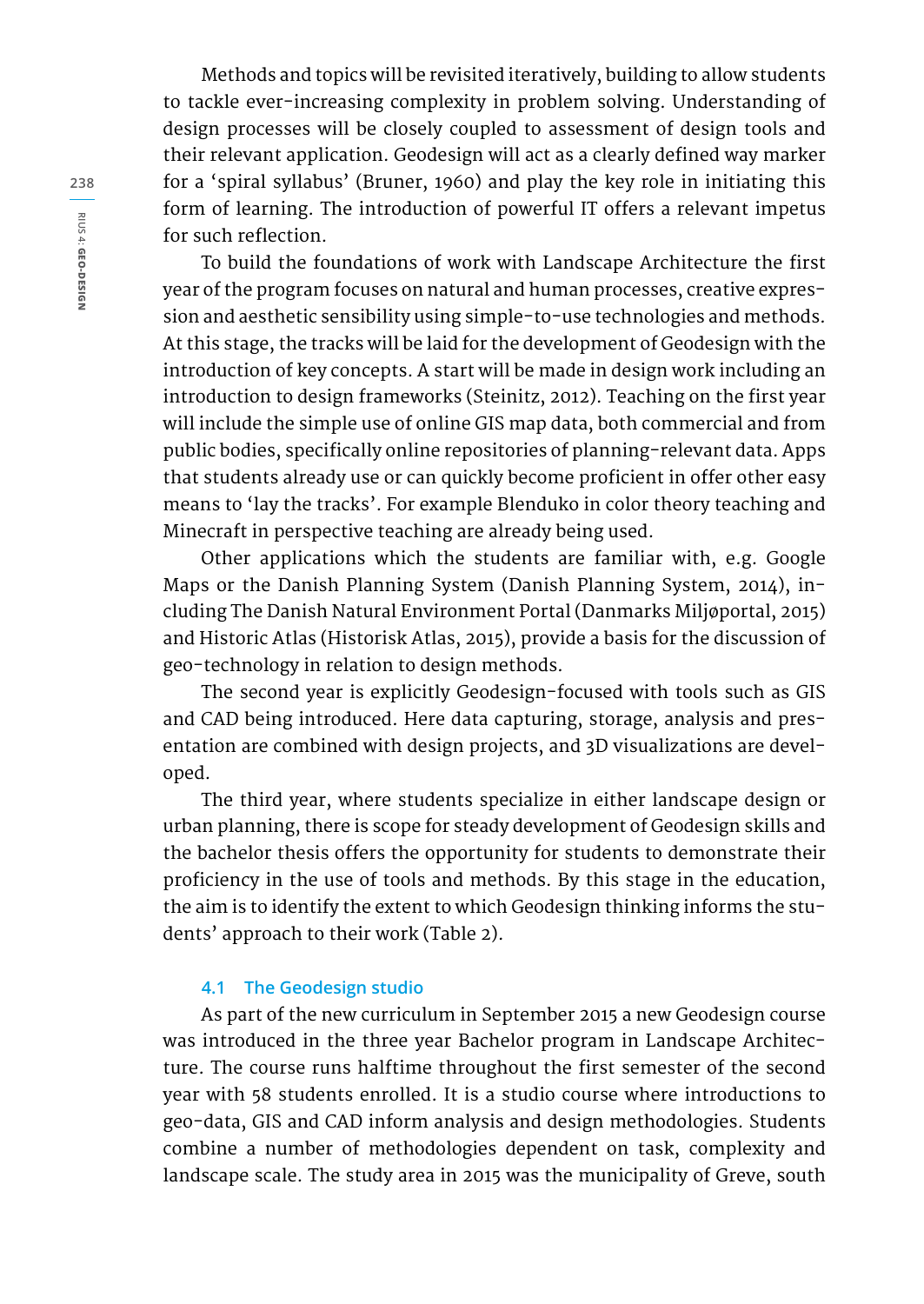of Copenhagen where, in response to periodic flooding, local planners have taken a strategic regional approach that has required numerous local landscape-based solutions. Students have analysed this regional situation and planning framework as the context for their own landscape interventions. A site was selected based on situation, accessibility for students and the potential for rewarding landscape design. The site is a shallow valley covering 35 hectares of ex-agricultural land attached to an old agricultural school. The small stream Odsbækken runs through the valley and down into the urban areas of Greve where flooding has been common.

| <b>YEAR</b> | <b>SEMESTER 1</b>                |                                     | <b>SEMESTER 2</b>                        |
|-------------|----------------------------------|-------------------------------------|------------------------------------------|
|             | Plan & Design 1: Studio          |                                     | Plan & Design 2: Studio                  |
|             | Natural Processes 1              |                                     | Natural Processes 2                      |
|             | Geodesign: Studio                |                                     | Elective courses                         |
|             | Botany                           | Philosophy of<br>Science            |                                          |
| З.          | Plants & Technology<br>1: Studio | Plants &<br>Technology 2:<br>Studio | Bachelor Project and Bachelor Internship |
|             | or                               |                                     |                                          |
|             | Urban Design 1:<br>Studio        | Urban Design 2:<br>Studio           |                                          |

**Table 2.** Outline of the Landscape Architecture BSc curriculum.

#### **4.2 Teaching approach**

The main focus of the teaching approach is to ensure that the development of technological craftsmanship and structured scientific argumentation and working methods can fuel qualitative creative thinking and ultimately ignite the imagination. Likewise domain specific methodologies and knowledge, inferential analytical approaches and insight into the characteristics of existing geo-data are essential components to be tackled with creative sensibility, perception and speculation. This was tackled through a series of design workshops.

Site visits have been structured to give students an unfolding understanding of both the hydrological region and the locality. By visiting the site early, before doing instructional GIS and geo-data exercises in computer laboratories on campus, students could put a landscape to the geo-data they would be handling subsequently. A second visit allowed students to correlate their perceptions and understanding of site in the light of both geo-data and their own first site-design concepts.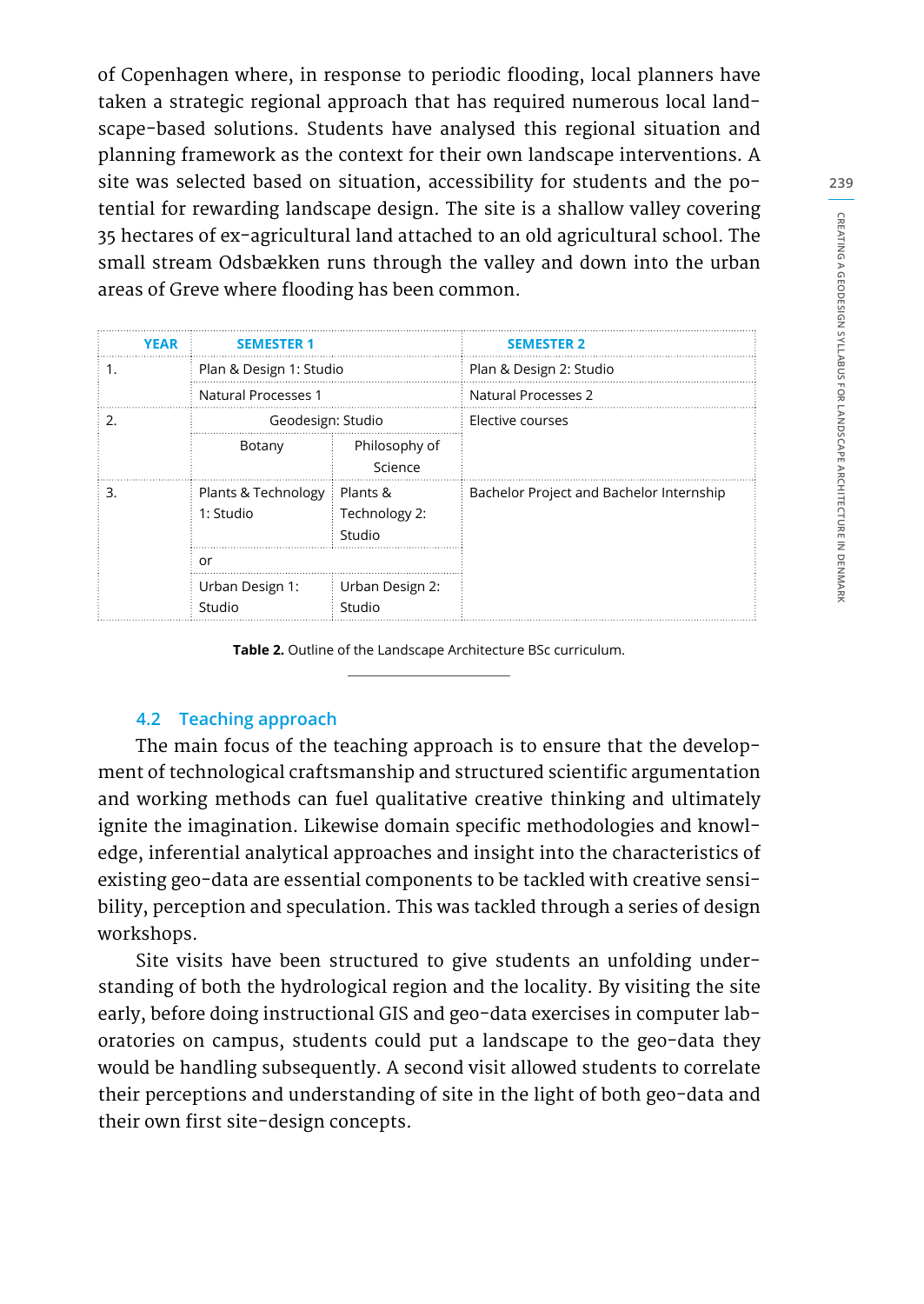

Figure 1. A spiral approach to teaching Geodesign. See the text for details.

# **4.3 Spiral teaching**

The concept of spiral teaching (Bruner, 1960; Harden & Stamper, 1999), as applied in the present context, manifests itself through the visiting and revisiting of the same location at different geographical scales, assessing different planning and design themes and perspectives, and applying different mediations – quantitative and qualitative, digital and analogue etc. As illustrated in Figure 1, the point of departure is the region of the target area moving down towards the target area at a local scale. A core point of the spiral approach to teaching is that it is not unidirectional, i.e. approaches do not only go from coarse to fine scale. The phenomena at hand can, and should, be revisited iteratively during the design process. An example could be evaluation of more or less detailed design proposals in their immediate surroundings (e.g. assessment of visibility of designed objects) or within a larger region – for instance water retention capacity of proposed designs relative to the potential water volumes of the entire watershed.

Similarly thematic 're-visiting' is part of the spiral. For instance when a design for water retention is proposed, the potential accessibility for local recreational activities could be tested.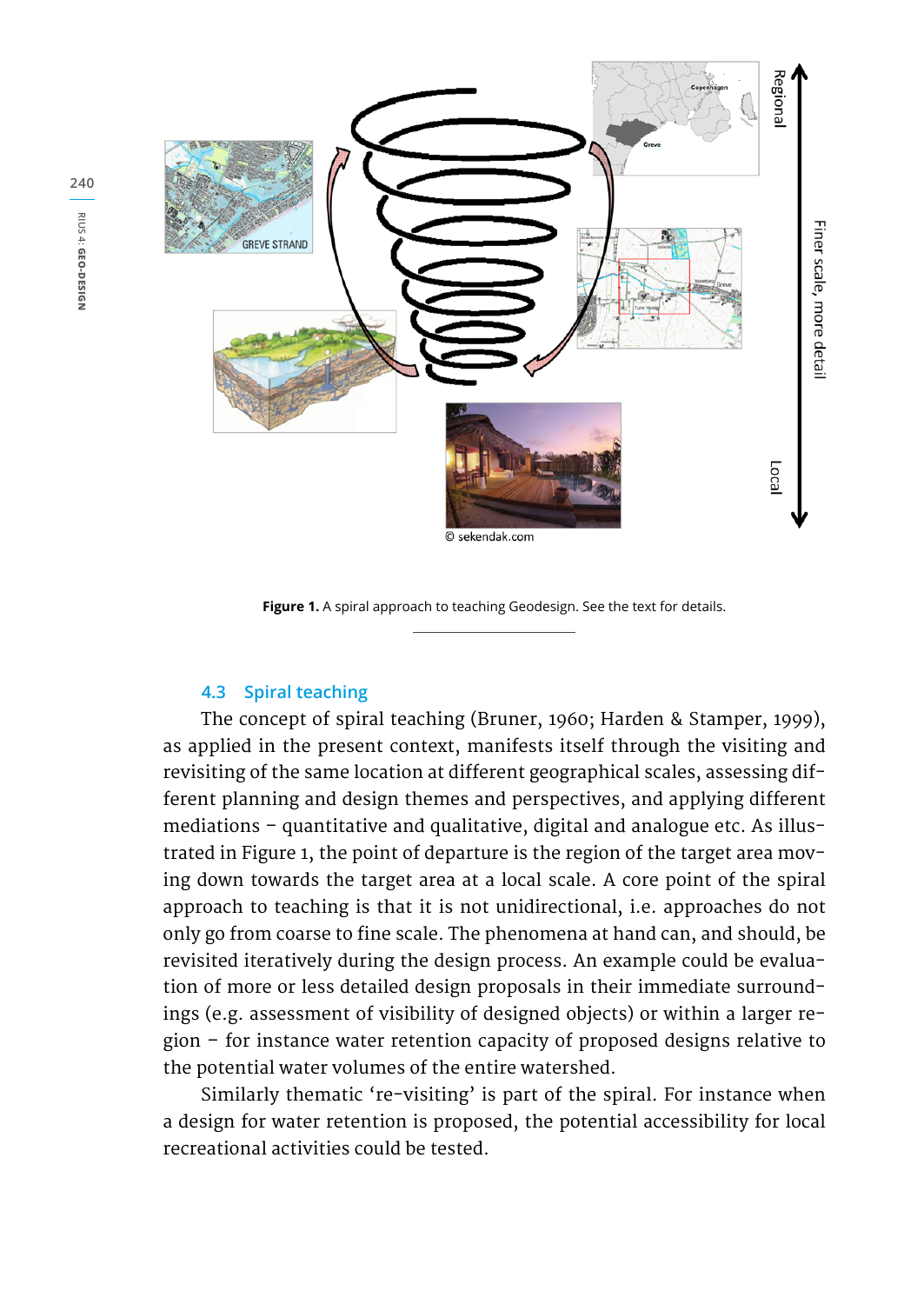#### **5. DISCUSSION**

With these early initiatives at UCPH to promote the concept of a Geodesign framework, experience has been generally positive. The approach to addressing Geodesign has been broad in its reach, both through the projected changes to teaching, which engages many teaching staff directly, and through the conference format and the communication related to that. This breadth is considered important in terms of establishing Geodesign. From being an initially opaque and elusive concept for most colleagues an understanding of Geodesign as a useful framing concept has been widely taken up. Geodesign has by definition so many points of contact with other disciplines that it has proved remarkably easy to engage colleagues from across IGN in a common discussion.

It is fair to say that from across disciplines it seems easy for individuals to see themselves in relation to Geodesign and this is particularly interesting in the case of declared non-designers. The common use and understanding of GIS and other land-based tools is perhaps the key to this.

One consequence of the newness of Geodesign can be seen in the disappointing attendance at the PhD course. Despite intensive advertising through social media and professional networks only four students attended. This and experiences shared by Fisher and Querry leads to the conclusion that, at least for now, Geodesign workshops and courses should aim at supporting specific disciplines and/or address specific issues.

This relates to a discussion of the extent to which Geodesign should be considered a distinct discipline itself that might warrant a separate program of study. At the conference it was explained how Philadelphia University has established a specific Geodesign focused major, while quite consciously the University of Minnesota has implemented Geodesign teaching only within the existing curriculum. A concern raised by the Faculty at UCPH has been that as a stand-alone practice Geodesign could develop as an isolated quantitative and computational activity without the ballast of the strong design tradition of, say, Landscape Architecture. A consensus seems to exist around the idea that Geodesign should function within and across existing disciplines and that Geodesign should not at this stage be regarded as a distinct discipline. This may change, but for now there seems to be no expectation that the institution will be educating 'Geodesigners'. The potential for cross-disciplinary collaborations with their starting point in Geodesign is clear. Tackling Geodesign through existing programs and courses offers the opportunity to reach a range of disciplines and explore what Geodesign means for a range of practices. The situation at IGN seems to offer a promising test-bed for Geodesign. There is also a clear sense that Geodesign in this context will develop differently from Geodesign at other institutions.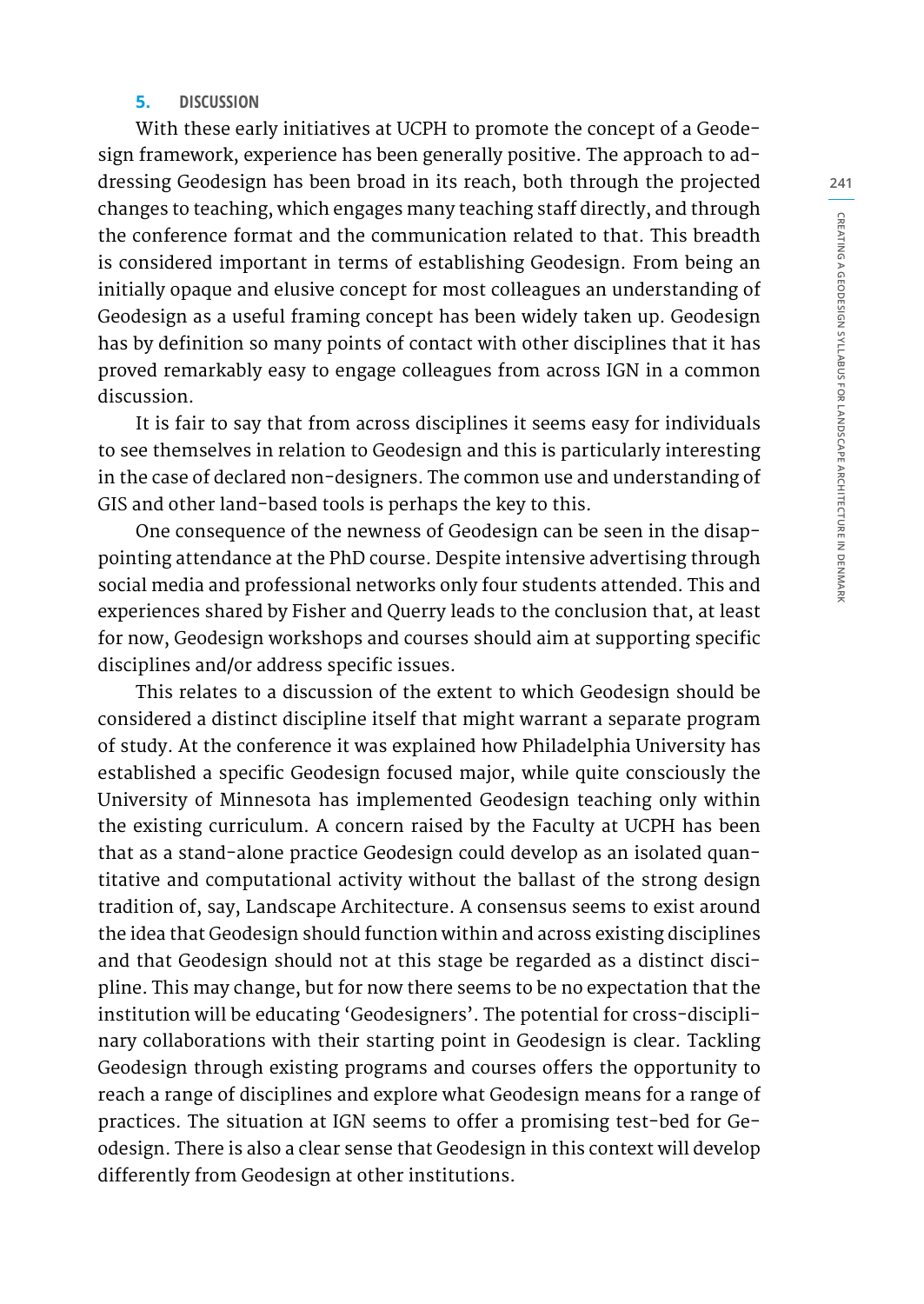#### **6. FUTURE EDUCATIONAL AND RESEARCH PERSPECTIVES**

With a strong tradition of cooperation with practice at the UCPH the relevance and practicability of Geodesign tools will be regularly re-evaluated in that context. However, the specifically pedagogical potential of Geodesign thinking is also essential to success in teaching and this will not coincide with the requirements of practice 100%. This potential lack of congruence between tools for practice and tools for teaching and research will be explicitly addressed in future developments of Geodesign in Copenhagen.

With Geodesign entering the BSc curriculum in 2015, for year-two students, there will be a relatively rapid uptake of Geodesign tools amongst the students. This will mean that in 2017 the intake to the MSc will be dominated by students with grounding in Geodesign, and here courses will be able to take advantage of students' skills. It will also be relevant to look at the potential for advanced Geodesign courses at this level.

The opportunity for students to pursue individual projects is a key part of teaching at UCPH and this will allow students, who are particularly motivated, to follow up specific Geodesign themes outside the course regime. This ad hoc activity is often a precursor to master's thesis work and the active promotion of such endeavour is important.

Querry and Fisher, at the conference, gave examples of the nomadic classroom. Both explained teaching situations 'in the field', where online working and portable devices made this possible. The potential for this will be important in varying teaching styles and tailoring teaching to specific situations. Another development that is going on at UCPH, is the improvements to model-making facilities and interfaces with digital working. In 2015, vertical data projectors will be installed in the studios at UCPH as an aid to design processes.



**Figure 2.** Representations and the real World.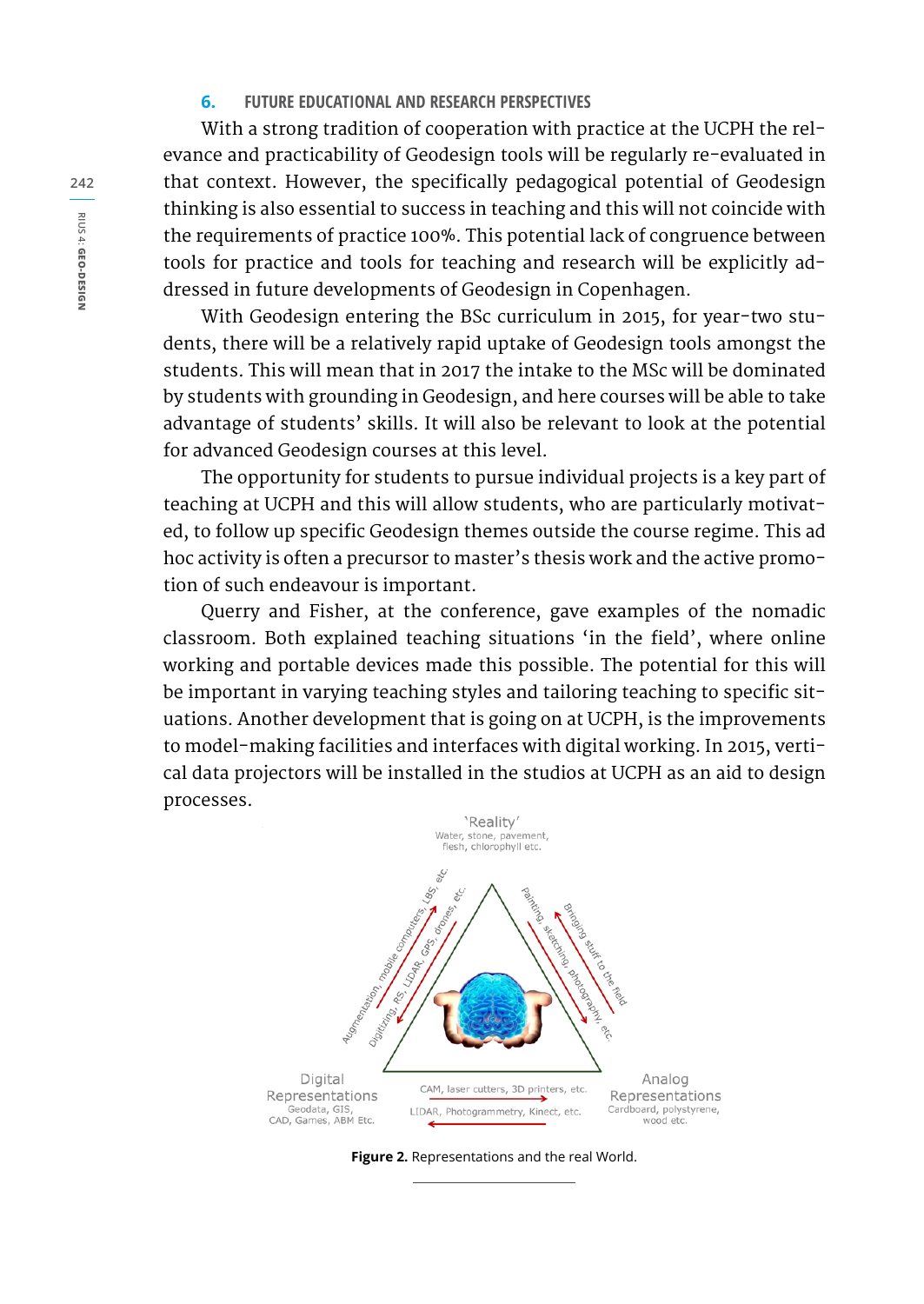Other opportunities exist to involve the departments' model lab. Here there are many possibilities to merge or entangle studio and digital model representations in teaching and research. At the same time the ability to bring digital model representation to the field is currently rather limited. Accordingly bridging the real world, and representations through studio models and digital models will be a core of future development of Geodesign at the department (Figure 2).

In terms of software and interfaces, improved understanding of programming and gaming, students arrive with will be harnessed. This will become increasingly relevant as game engines further outstrip GIS and CAD systems, particularly in terms of visualization. This is the case for static images, viewpoint movement, and moving objects (humans, wind turbines, cars etc.), and environments with shadows, clouds and water bodies. For students increasingly used to computer gaming, a game-like approach to design process would seem an obvious area for pedagogical investigation. As suggested by Elliot Hartley during the conference, the linkage of City Engine and Lumen-RT (2014) appears to be promising. Along the same lines, the use of games and apps will also be a continuing focus. Minecraft version of the Danish land use and terrain model is available (Danish Geodata Agency, 2014b; Minecraft 2014) and the use of Minecraft in early design training and as a platform for geospatial reasoning and learning should be considered.

In the future, interfaces between digital and physical 3D will be further explored. Areas of interest include technologies that can scan studio models and create geo-rectified representation that can be imported into CAD/GIS. These for instance can be indoor LIDAR, static photogrammetry, and Kinect sensors. Moreover, technologies will enable students and researchers to bring digital representations (geodata, 3D models etc.) to the field. These technologies include augmentation (2D/3D), location base services, online/on-site GIS etc. This investment is a combination of analogue, hardware and software, and will be matched by continued investment in staffing and staff development.

As Geodesign takes root and understanding of the potentials grows, it is expected that a key aspect of the work of research, and teaching, will be exploring the potentials of technology. Being asked new, and sometimes unanswerable, questions will be an important part of this development, and Geodesign as a framing concept of teaching and research, will challenge GIS as a data model, as analytical tool, as well as a science by itself. Research questions raised by these developments at UCPH will include issues of data quality, human movement patterns analysis and prediction, sociological data, ecosystem services and sustainable urban drainage and storm water management.

In addition to the current bachelor level course the aim is to develop courses at master level. Such courses can be extended along the lines drafted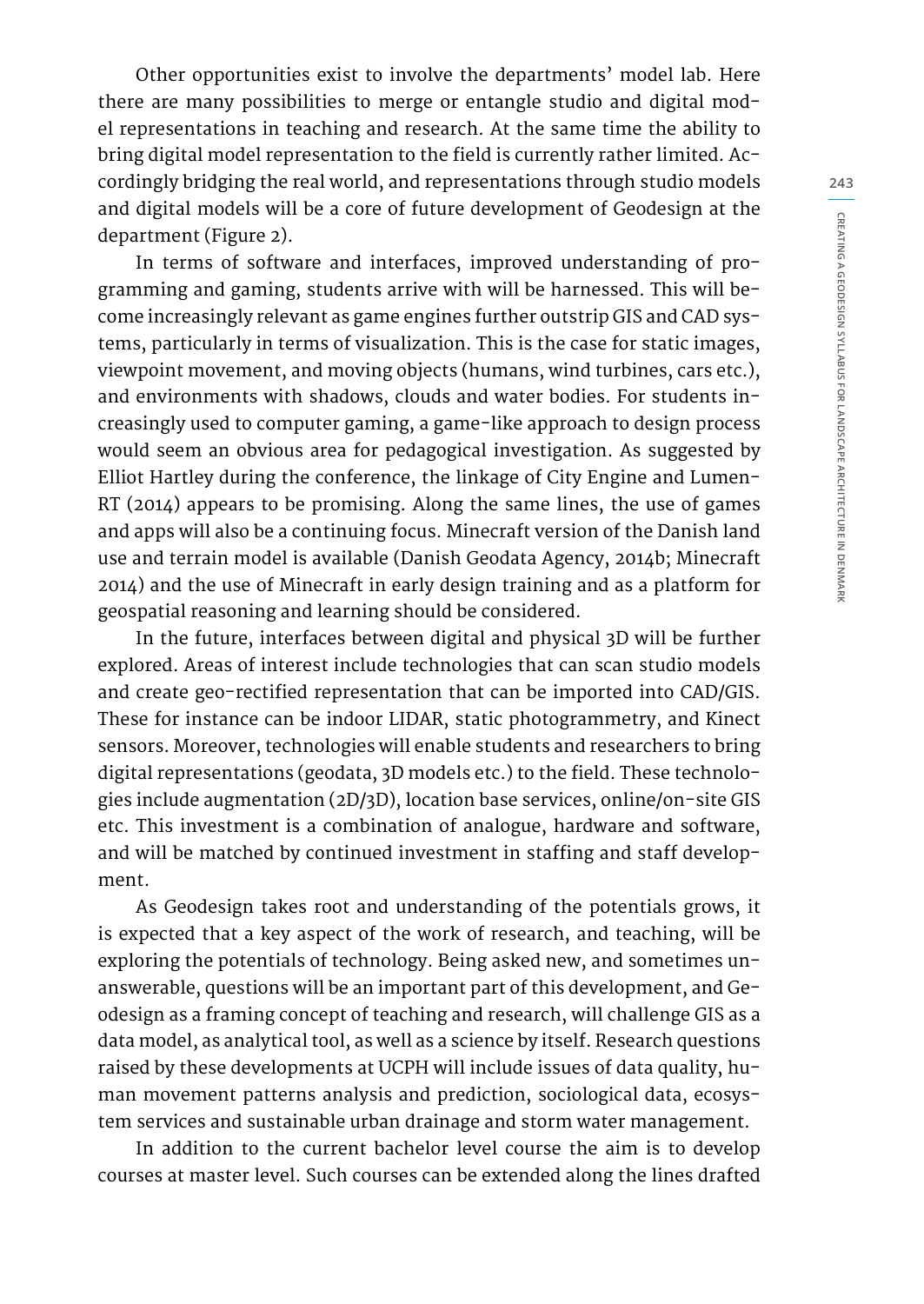above – both in terms of design/technology involvement and the integration of digital/studio representation and the real world.

Through teaching and research that builds on the strengths of the Landscape Architecture programs at UCPH, and increasingly involving colleagues from across the five sections of IGN, it is hoped that a distinctive strand of Geodesign will begin to develop. At this initial stage, the focus is, perhaps appropriately, on harnessing Geodesign as a means of facilitating improved teaching and cooperation internally at the department. This initial impetus is strong, and future stages of the development of Geodesign will be discussed and debated vigorously in the coming years. As students and teachers/researchers are picking up digital work methods as a natural part of design processes, it can be expected that such techniques will be absorbed in topics and processes taught throughout design courses of the education.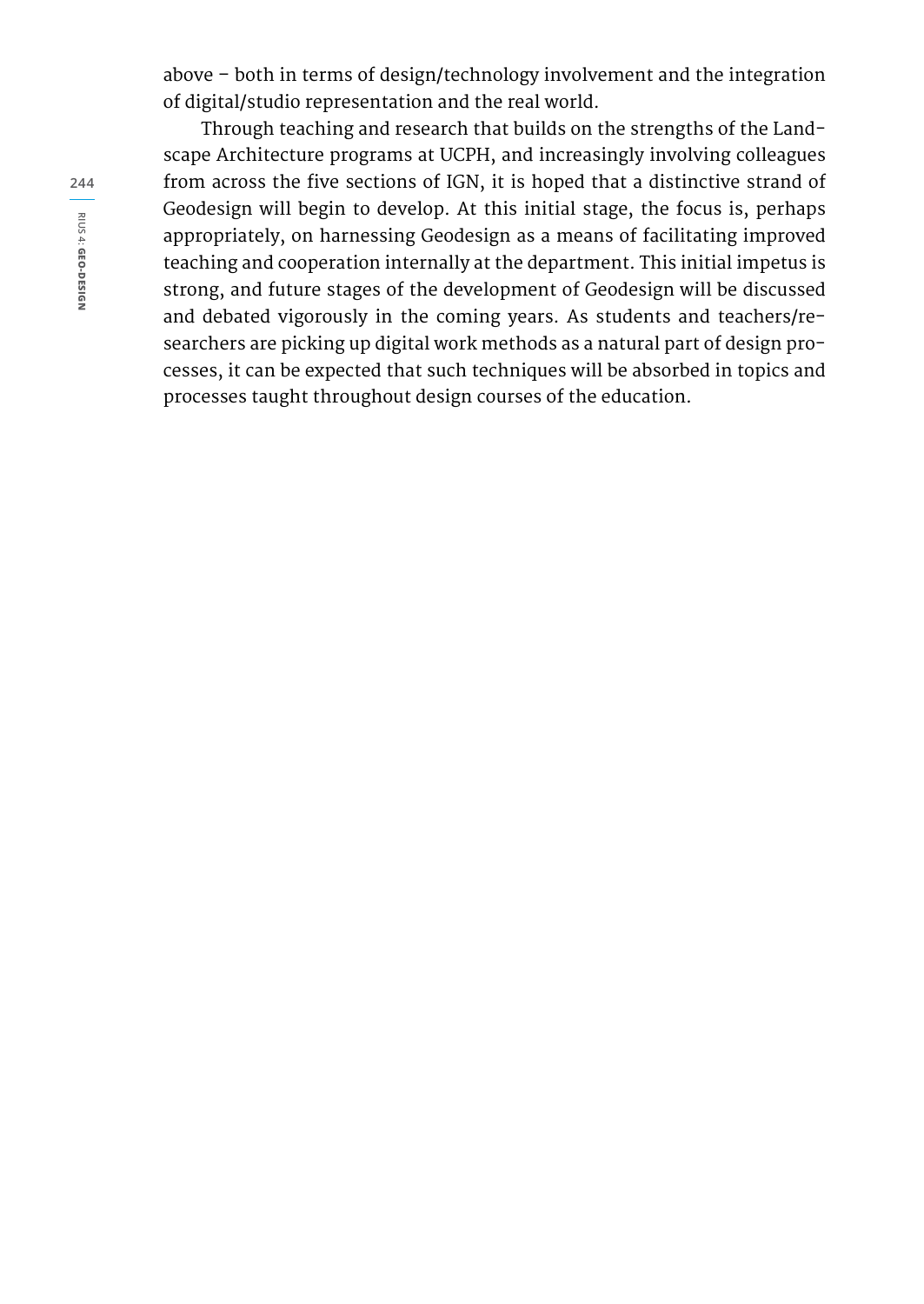#### **ACKNOWLEDGEMENTS**

The authors wish to thank Head of Studies Susanne Ogstrup and Associate Professor Lene Fisher for their support with organizing the Geodesign Conference in Copenhagen 2014, as well as the present teachers on the Geodesign course Associate Professor Thomas Balstrøm and Teaching Assistant Reka Németh for their contribution to the curriculum.

#### **REFERENCES**

- Balstrøm, T. (1992). Universitetssamarbejde på GIS-området [GIS collaboration between Universities]. Landinpektøren 2.
- Balstrøm, T., Jacobi, O., & Sørensen, E. M. (Eds). (1992). GIS i Danmark [GIS in Denmark]. Teknisk forlag.
- Balstrøm, T., Jacobi, O., & Sørensen, E. M. (Eds). (1999). GIS i Danmark 2 [GIS in Denmark 2]. Teknisk forlag.
- Batty, M. (1995). Planning support systems and the new logic of computation. Regional development dialog, 16(1), 1-17.
- Bruner, J. S. (1960). The Process of Education. Cambridge, MA: Harvard University Press.
- Danish Geodata Agency (2014a). General information on the "basic data programme". Available from http://eng.gst.dk/

Danish Geodata Agency (2014b). Danmarks frie geodata i en Minecraft-verden [Denmarks' free geodata in a Minecraft World]. Available from http://gst.dk/emner/frie-data/minecraft/

Danish Planning System (2014). Available from www.plansystemet.dk

Danmarks Miljøportal (2015). Available from http://www.miljoeportal.dk/Sider/Forside.aspx

Denmark (2014). Lov om infrastruktur for geografisk information [Law on infrastructure for geographical information]. https://www.retsinformation.dk/Forms/R0710.aspx?id=122571

- Ervin, S. M. (2012). Geodesign Futures Nearly 50 predictions. Speech at DLA 2012 Conference: Geodesign, 3D Modeling, and Visualisation.
- Fisher, T. (2010). The What and Why of Geodesign. Speech, Geodesign Summit 2010. Redlands, CA: Esri Press.
- Fisher, T. (2014). On the rationale, definition and history of Geodesign. Speech at the Geodesign Conference in Copenhagen.
- Geertman, S. & Stillwell, J. (Eds.). (2009). Planning support systems: concepts, issues and trends. In Planning and support systems – best practices and new methods (pp. 1-26). Springer Netherlands.
- Geodesign Conference (2014). Geodesign Conference in Copenhagen homepage. Available from http:// ign.ku.dk/english/outreach-publications/conferences-seminars/geodesign-conference/

Harden, R. M, Stamper, N. (1999). What is a spiral curriculum? Medical Teacher, 21(2). 141-143. Historisk atlas (2015). Available from http://historiskatlas.dk/.

IGN, (2013). A strategy for the development of Department of Geosciences and Natural Resource Management, Faculty of Science, UCPH. Available from http://ign.ku.dk/om/organisation/strategi/ign-strategy-2016-eng.pdf

INSPIRE (2014). Infrastructure for spatial information in the European Community. Available from http:// inspire.ec.europa.eu/.

- Jacobi, O. (2006). 50 år med landmåling, fotogrammetri og digitale geodata. Fra en undervisers univers [50 years of surveying, photogrammetry and digital geodata. From a teacher's perspective]. Geoforum Perspektiv, 5(10).
- Jørgensen, J., Hermansen, B. & Jensen, J. H. (1993). Brugervejledning til ZETA. Miljøministeriets geografiske informationssystem, version 4.0. [ZETA user's manual. Min. Of Env. Geographical informationsystem. Ver 4.0]. Danmarks Geologiske Undersøgelse, Datadokumentation, 17.
- LumenRT (2014). The Communication Platform for Architecture and Geodesign. Available from http:// www.lumenrt.com/

**CREATING A GEODESIGN SYLLABUS FOR LANDSCAPE ARCHITECTURE IN DENMARK**

CREATING A GEODESIGN SYLLABUS FOR LANDSCAPE ARCHITECTURE IN DENMARK